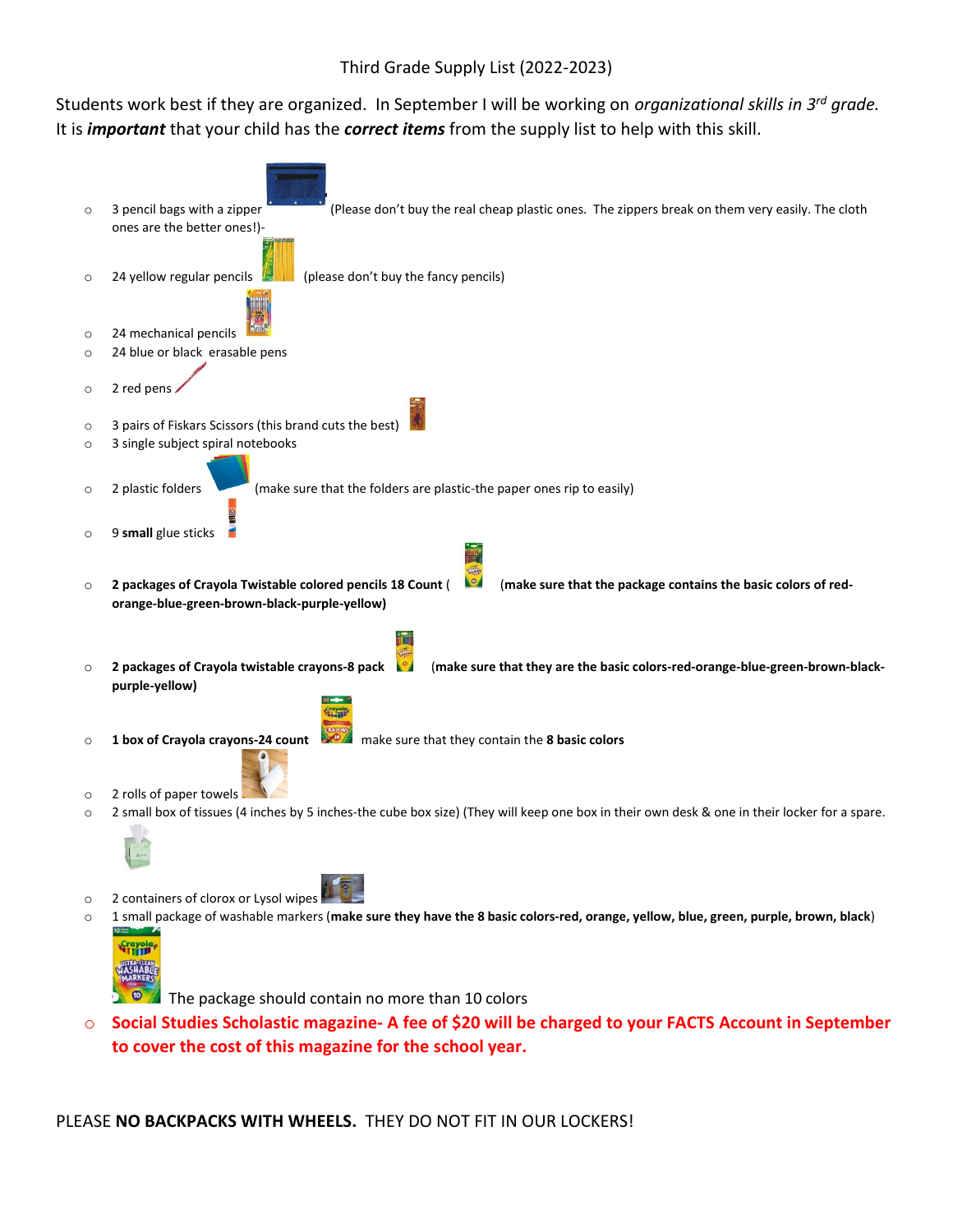On the first day of school, your child should bring their box of tissues, 2 colored folders, 3 spiral single subject notebooks, Clorox or Lysol wipes, and their rolls of paper towels along with their **3 pencil cases already organized.**

**It would be a great help if you organized your child's pencil cases at home for me. Here are the directions on how the pencil cases should be organized. Please take the items out of their packaging before placing them into the correct bags! Please follow the diagrams on what goes into each bag!**

**Bag 1**-please write your **child's name and "work bag"** with **permanent marker** on the **front** of the bag. (see diagram below)

Inside this bag please place the following items:

- 8 yellow pencils (please sharpen them at home)
- 12 mechanical pencils
- 12 blue or black erasable pens
- 1 package of the Crayola twistable crayons ( 8 pack of crayons)-please keep these in the plastic package that they came in
- 1 pair of the Fiskars scissors
- 2 red pens
- 2 glue sticks
- 1 package of the Crayola colored pencils

## **Pencil Case #1 Work Bag**